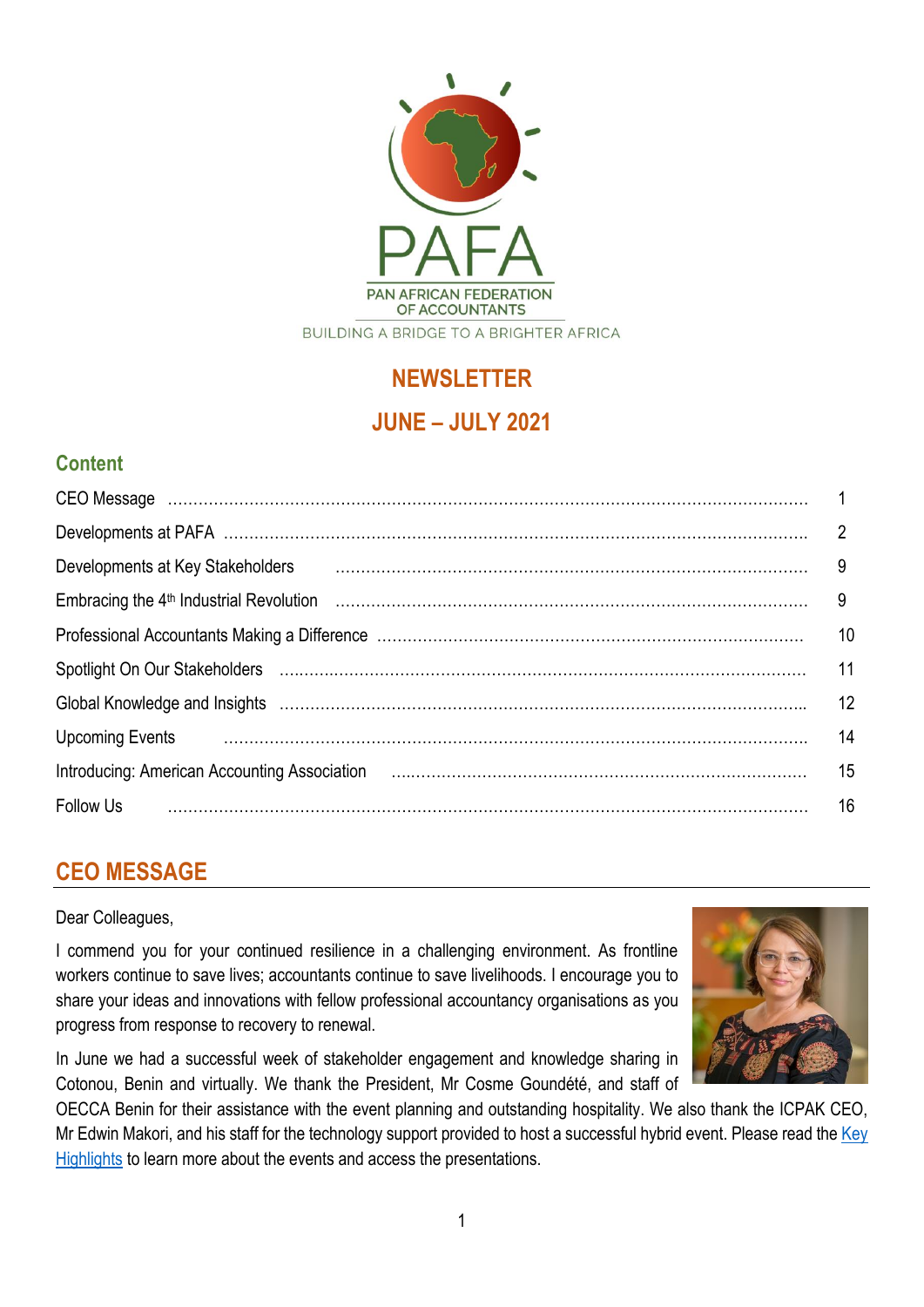The highlight of the Annual General Meeting held on June 18 was the election of the new PAFA Board. The PAFA Team is looking forward to working with the Board members—whom we have introduced in this newsletter—to advance the accountancy profession in Africa. Overseeing the PAFA 10-Year Review is a key responsibility of the new Board. The Review is aimed at delivering a governance and business model—as well as the arrangements necessary to operationalise it—that is commensurate with the maturity of the organisation, fit for future, and sustainable. Please look out for the consultation on the recommendations—your views are important to us.

Arrangements for the Africa Congress of Accountants 2021, *Embracing the 4 th Industrial Revolution* are progressing. This first-ever hybrid ACOA will be held on 24-26 November 2021 in Maputo, Mozambique and online. The ACOA2021 host, OCAM (Mozambique), has recently announced early bird and volume discounts. You can read more about the discounts in the ACOA2021 Update #1 [\(English,](https://drive.google.com/file/d/11muPYI4oVZmgVM-rwg4pZASk0Gk6S_yV/view?usp=sharing) [French,](https://drive.google.com/file/d/1TiTM5m1q8vxEUuDOcLxZUillXJpuM4mj/view?usp=sharing) [Portuguese\)](https://drive.google.com/file/d/1LEl9Oa7PUq2DzH8w337djMSbaj87zp80/view?usp=sharing). And be sure to harness the [sponsorship opportunities.](https://acoa2021.com/sponsor-brochure/)





The Benin Week was Lefaria Kinimi's final engagement as PAFA staff member. Lefaria has taken a consulting position with the World Bank where he will focus on the implementation of an accounting technician qualification for Africa. This is an important initiative for our member organisations and—although we are sad to lose Lefaria as a member of our team—we are delighted that we will continue to work together in his new capacity. We thank Lefaria for his valuable contributions to PAFA and our member organisations. He will be missed.

The PAFA Team recently reflected on our [key achievements](https://drive.google.com/file/d/1l0L5pnjOakq8QQIvnuarREPTCYHPGHuA/view?usp=sharing) over the past six months and our

renewed focus on servicing our membership. We pondered the question: How impactful is our work? We concluded that our membership is a key component of our success and that the value we aim to create for you is dependent on your engagement with PAFA. Help us to service you better by sharing your interests, needs and expectations. Help us to create value for you and increase our impact by learning more about—and utilising to the greatest extent—our services.

We hope that you enjoy this newsletter.

Stay healthy and hopeful,

Alta

# **DEVELOPMENTS AT PAFA**

### **Meet the New PAFA Board**



### **President: Cosme Goundété,** *Ordre Des Experts Comptables et Comptables Agréés du Bénin (OECCA)***, Benin**

Mr Goundété is a chartered accountant, auditor and graduate in economics and management of the French curriculum. He was a civil servant at the Ministry of Economy and Finance of Benin from 1987 to 1991. From 1991 to 1998, he worked as a consultant in Côte d'Ivoire. Since 1998, he is the General Manager of CANAL AUDIT in Benin. He is an international consultant for the World Bank, ADB, IFAD, UNDP and the European Union.

He held / is holding the following professional leadership positions: President of Benin Institute of Chartered Accountants (OECCA-BENIN) (2015-2021); Representative of Benin on the Accounting Standards Committee of OHADA (Organization for the Harmonization of Business Laws in Africa) and Chairman of the Accounting Standards Committee of the Non-Financial Private Sector of OHADA (2016-2021); Administrator of FIDEF (International Federation of Francophone Accountants) and ABWA (Association of Accountancy Bodies in West Africa) of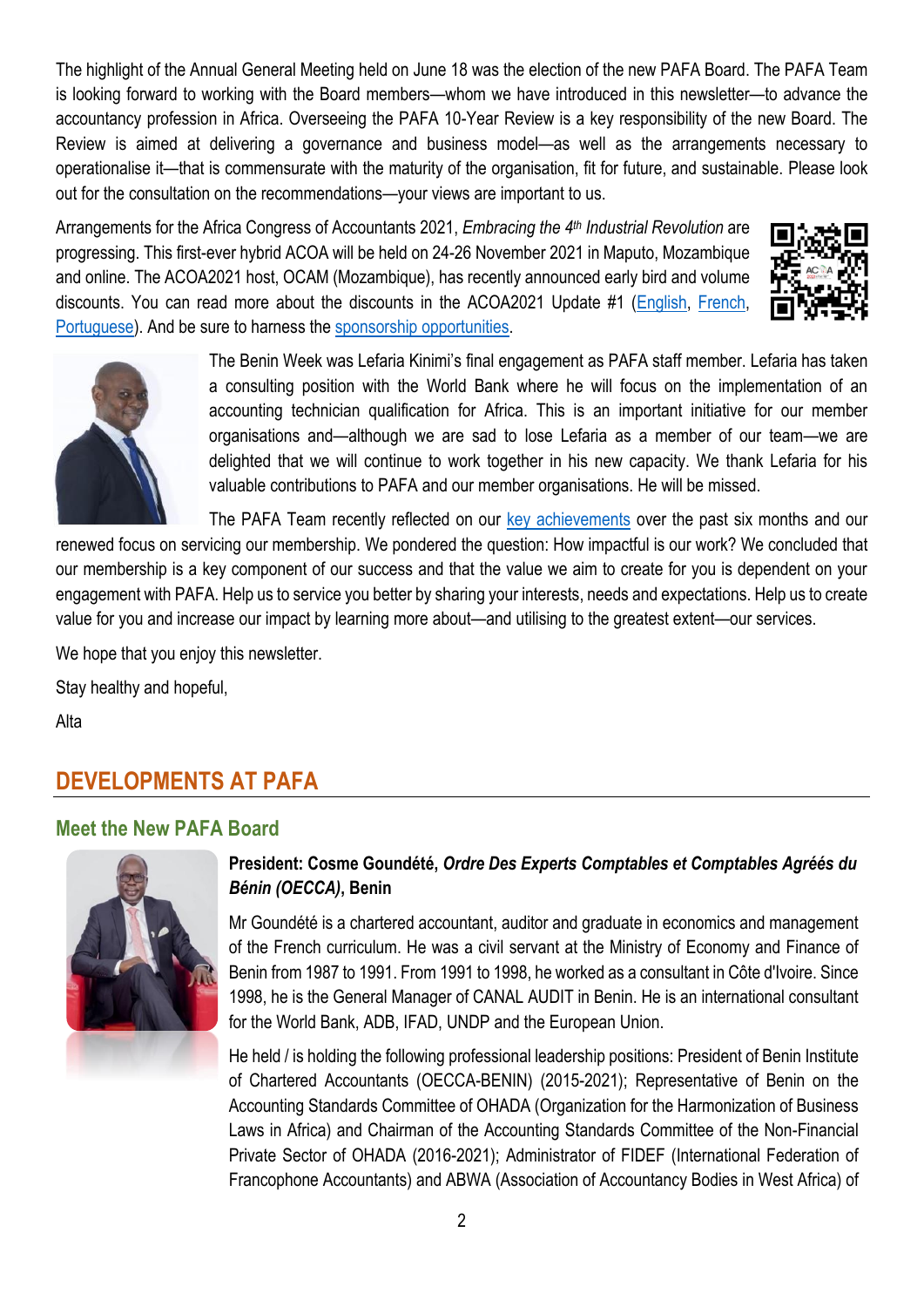ECOWAS (2015-2021); President of the CPPC, regional Federation of Accountants Institutes of WAEMU (West African Economic and Monetary Union) (2018-2020); Vice President of PAFA and Chairman of the Planning, Human Capital and Finance Committee and Audit and Risk Committee (2019-2021).

For more than 30 years, Mr Goundete has made a substantial contribution to the delocalization in Africa of the French accounting curriculum exams. He is a member of the Jury of the Diploma of Accounting and Financial Expertise (DECOFI) of WAEMU, and the Chairman of the Committee for the operationalization of OHADA accounting curriculum. From 2018 to 2020, he was a member of the WAEMU Regional Commission for Training in Accounting and Financial Expertise (CREFECF).

Mr Goundete was one of the main actors in the incorporation of IFRS into OHADA's SYSCOHADA accounting framework for its 17 member countries, and in the incorporation of ISA auditing standards, the IESBA Code of Ethics for Professional Accountants and the IAASB quality control standards into OHADA's community rules.

He is the author in Benin of the Public Governance Auditing, an initiative of permanent preventive audit of public entities by private auditors, a very first in Africa. This initiative, which aims to protect public institutions against financial bleeding and bad governance, was the subject of a 2018 reform of the Government of Benin to spread contagion in Africa

### **Vice President: CPA Keto Nyapendi Kayemba,** *Institute of Certified Public Accountants of Uganda (ICPAU)***, Uganda**

CPA Kayemba has previously served the accountancy profession as Deputy Chair, IFAC Professional Accountancy Development Committee; Member of the ICPAU Council representing the Office of the Auditor General for over 15 years; and Chairperson of the ICPAU Public Accountants Examinations Board for three years. She is a Member of ICPAU; a Fellow of ACCA; and a Member and Past President of the Kampala Chapter of the Information Systems Audit and Control Association. She holds a Master of Science in Energy Management of the Robert Gordon University-Aberdeen and a Master of Business Administration of Makerere University.

CPA Kayemba is a mentor and role model to women in accountancy. Her desire is to see women scaling the leadership ladders in the profession, public service, and corporate world.

### **Abdelkrim Bouhouche,** *Conseil National de l'ordre National des Experts Comptables***, Algeria**

Bouhouche Abdelkrim graduated from the Algiers business school in 1997. He became a Chartered Auditor in 2006 and graduated as Chartered Accountant from the University of Algiers in 2015. He became the Chairman of the Board of the National Order of Algerian Accountants on 11 March 2021.



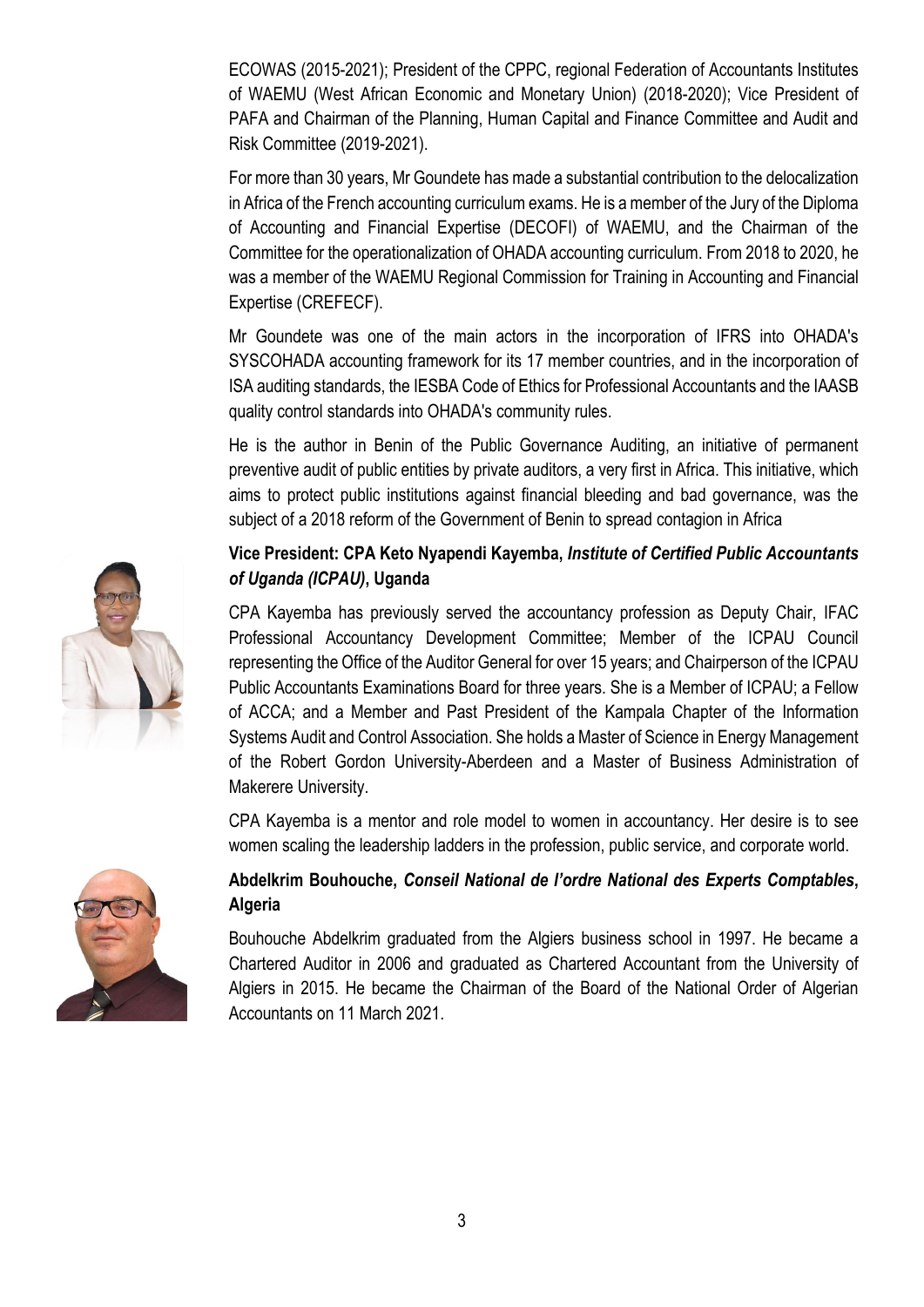

### **Verily Molatedi,** *Botswana Institute of Chartered Accountants (BICA)***, Botswana**

Ms Molatedi became the Chief Executive Officer of BICA in 2014. She works closely with various stakeholders to ensure Botswana has trained Chartered Accountants. Prior to joining the Institute, she served in senior roles for several parastatals including a leading commercial bank. Her diverse skills have culminated in more than 30 years of experience as transformational multicultural leader, who is passionate about developing people – especially the youth – and takes pride in seeing her team perform and achieve results.

She has served in several Boards since 1999, including a regional board with multi-cultural membership from the SADC region. She has also participated in several panel discussions locally, regionally, and internationally on topics relating to the accountancy profession.

She holds a BCom Degree from the University of Botswana and is a Fellow of BICA and ACCA. She has attended leadership development programmes to enhance her career and sharpen her leadership skills.

### **André Foko Tomena,** *National Order of Chartered Accountants of Congo (ONEC DRC)***, Congo DRC**

Mr Foko Tomena is a Chartered Accountant and President of the Commission in charge of Professional Standards of ONEC DRC. He has more than 40 years of experience in accounting, auditing and other related matters linked to the accounting of companies and various other entities. As an auditor certified by the Belgian Institute of Auditors, and Secretary General of the Permanent Accounting Council of Congo (CPCC) from 1997 to 2018, he has conducted numerous accounting and audit missions in Europe and the Democratic Republic of Congo in various economic sectors and activities, as well as in development NGOs.

He is currently the Managing Partner of AFT CONSULTING & ASSOCIES SARL, where he performs auditing mandates in several companies and corporations in the Democratic Republic of Congo.

He is the Chairman of the OHADA Accounting Standards Committee (CNC-OHADA) responsible for managing the professional practice tools of Chartered Accountants in the 17 OHADA States. He is also an active member of FIDEF (Fédération Internationale des Experts - Comptables et des Commissaires aux Comptes Francophones).

### **Drissa Koné,** *Ordre Des Experts-Comptables et des Comptables Agréés Cote D'Ivoire***, Cote D'Ivoire**

Mr Koné, is a Certified Public Accountant and holds a Specialized Master's in Financial Management from HEC Paris (France).

He holds the following positions: Associate Director and Founder of Abcd Consulting (Côte d'Ivoire); President of the Ordre des Experts-Comptables de Côte d'Ivoire (OEC CI) since 2018; President of the West African Accounting Council of the WAEMU since 2015; Vice President of the Association of West African Chartered Accountants (ABWA) since 2020; and Vice President of the National Accounting Council of Côte d'Ivoire since 2018.

He is a United Nations expert, representing Côte d'Ivoire as member of the Intergovernmental Working Group; and participates in UNCTAD ISAR activities since 2010. He is also an Expert Consultant to the Minister of Economy and Finance of Côte d'Ivoire; and Technical Expert of the World Bank to the Permanent Secretary of OHADA, having supervised the reform of the



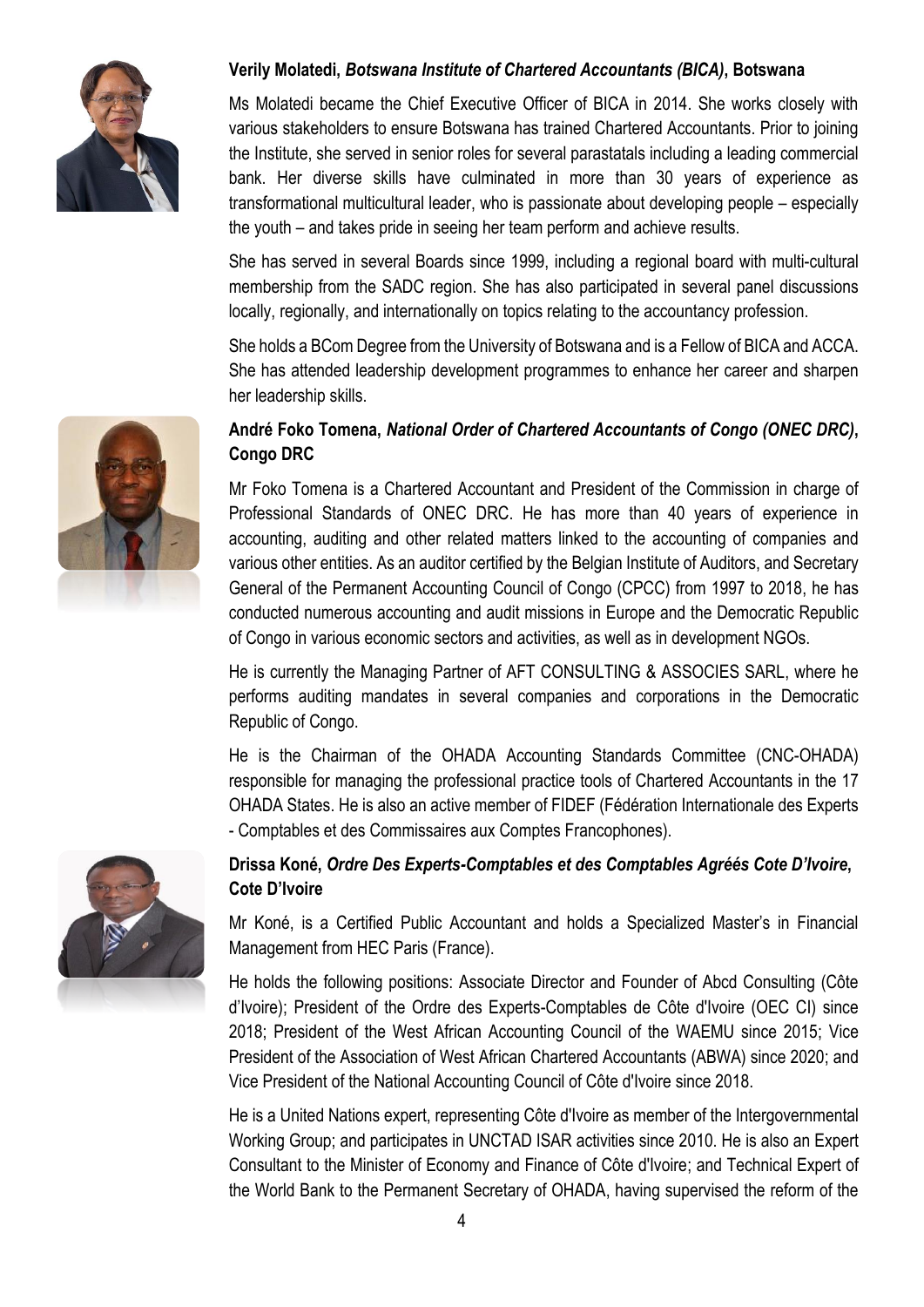Uniform Act on Accounting and Financial Reporting in 17 countries.



#### **George Mokua,** *Institute of Certified Public Accountants of Kenya (ICPAK)***, Kenya**

FCPA George Mokua is currently the National Chairman of ICPAK following his election in June 2021 after having served previously as National Vice Chairman for the period 2019 to 2021. He holds a master's degree in Business Administration from the University of Free State, South Africa and bachelor's degree in Business Management from Moi University, Kenya. Besides being an accountant and member of ICPAK, FCPA Mokua is also a Certified Secretary and member of the Institute of Certified Secretaries of Kenya.

He has served ICPAK and the accountancy profession for more than fifteen years in various capacities, including six years at the national level and nine years in regional leadership at the ICPAK Coast Branch where he was the Chairman from 2014-2016.

In 2014, he was a member of the pioneer task force that initiated the review of the Accountants Act and drafted the proposed Financial Reporting Oversight Authority Bill, a project that was sponsored by the World Bank under the Report on Observance of Standards and Codes.

He is the Managing Partner of Mokua Onwonga & Co., Certified Public Accountants and the Principal Partner at Ledger Registrars LLP, Certified Secretaries. With over 20 years of experience as a practitioner, he has gained invaluable experience cutting across private and public sector audits, investigations, special audits, accounting, and taxation. He offers company secretarial services to various private and government entities. He is the Company Secretary of Kenya Petroleum Refineries Ltd and the Vice Chairman of the Mombasa County Public Service Board where he also chairs the Board Audit and Compliance Committee in addition to being a member of the Board Complaints Committee.

#### **Comfort Olu Eyitayo,** *Institute of Chartered Accountants of Nigeria (ICAN)***, Nigeria**

Ms Eyitayo is the 57th President of ICAN. She obtained a Higher National Diploma in Accounting from the Hammersmith and West London College and an Advanced Diploma in Economics from the University of London School of Economics in 1980; and a Polytechnic Associateship in Accountancy – a Post Graduate Diploma – from Sheffield City Polytechnic (now, Sheffield University, UK) in 1982. She prepared for the ACCA professional qualifying examinations at the London School of Accountancy and later returned to Nigeria to qualify and become a full member of ICAN.

She trained and worked at KPMG Nigeria from 1984 to 1993 with responsibility for Auditing, Tax, Management, Computer Auditing Assignment and Computer Training. In 1993, she established Comfort Olu. Eyitayo & Co. (Chartered Accountants), a firm of Financial/Management Accountants and Tax Practitioners where she serves as Senior Partner.

She is a Certified Forensic Accountant and a Certified Fraud Examiner, USA. Besides being a distinguished fellow of ICAN, Ms Eyitayo is an Associate of the Nigeria Institute of Management, Chartered Institute of Taxation of Nigeria, Computer Association of Nigeria, Computer Professionals (UK), and Society of Company & Commercial Accountants (UK). She was at the National Institute for Policy and Strategic Studies, Kuru-Jos in 2009.

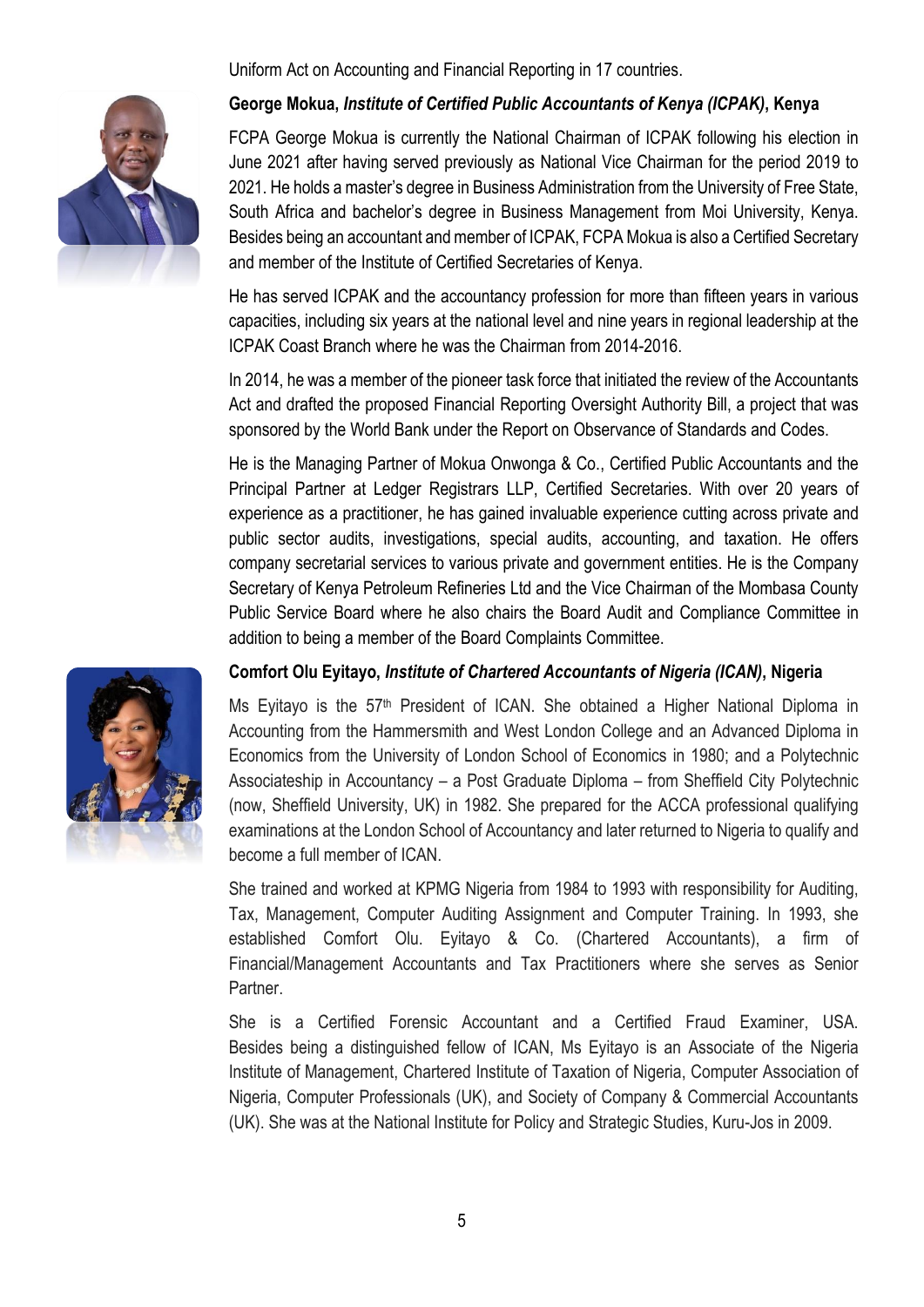

### **Prof Benjamin Chuka Osisioma,** *Association of National Accountants (ANAN)***, Nigeria**

Prof Osisioma is the President of ANAN and a Professor of Accountancy, who holds a PhD degree in Finance (1989) and is an alumnus of the prestigious University of Nigeria, Nsukka. He is a Fellow of ANAN amongst many professional bodies.

Professor Osisioma served ANAN in various positions, including Director-General at Nigerian College of Accountancy (1997- 2001), Chairman, ANAN Think Tank (2007-2014), and Member, Governing Council of ANAN. He also served as National President, Nigeria Accounting Association (2013-2016) and Member, Board of Financial Reporting Council of Nigeria (2013-2016).

At the Nnamdi Azikiwe University, Awka, Prof Osisioma has served as Member, Governing Council, Head of Department for many years, two-terms as Dean of Faculty of Management Sciences, Pioneer Director, Chike Okoli Centre for Entrepreneurial Studies, and Chairman of several Committees of the University. Prof. Benjamin Osisioma has initiated and supervised over 40 Doctoral Research Studies, and examined 44 others, out of which 45 have been elevated to the rank of Professor in Accounting and Related Disciplines. He has authored no less than 19 Books and Monographs, 25 Chapters in Books of Readings, 60 refereed Journal papers, 150 Conference/Seminar/Workshop papers at national and international fora, and 26 General Interest Texts and Papers. He retired from active academic life in October 2020.

Prof. Osisioma's portfolio of awards includes awards for Integrity, Academic Excellence and Outstanding Leadership. He is listed in the Directory of Outstanding 2000 Intellectuals of the 21<sup>st</sup> Century by the International Biographical Centre, Cambridge, England. He is also an ordained minister of the Anglican Church.

### **Robert Zwane,** *The South African Institute of Chartered Accountants (SAICA)***, South Africa**

Mr Zwane is the Senior Executive: Learning, Development (Pre-qualifying) & National Imperatives at SAICA. His responsibilities include amongst others, administration for the two SAICA qualifying assessments and driving SAICA's Transformation and Growth strategy.

He was previously the Director for the Education and Transformation Department at the Independent Regulatory Board for Auditors (IRBA), where he was instrumental in several initiatives, including leading the implementation of the Audit Development Programme. He spent some time at the University of Johannesburg (UJ) in various positions, including being an academic trainee, a senior lecturer, and a house warden at one of UJ's residences.

On a global scale, Mr Zwane served on the International Accounting Education Standards Board (IAESB) as a technical advisor to the South Africa representative. While at IRBA, he served as a member of the Education Committee of the Public Accountants and Auditors Board of Zimbabwe.

### **Kantha Naicker,** *South African Institute of Professional Accountants (SAIPA)***, South Africa**

Ms Naicker, Professional Accountant (SA), Professional Tax Practitioner (SA), M. Inst D is the Chairman of the Board of the South African Institute of Professional Accountants (SAIPA), Managing Director of Evolve Accounting and Trustee of the United World Colleges (UWC) Scholarship Trust of South Africa.



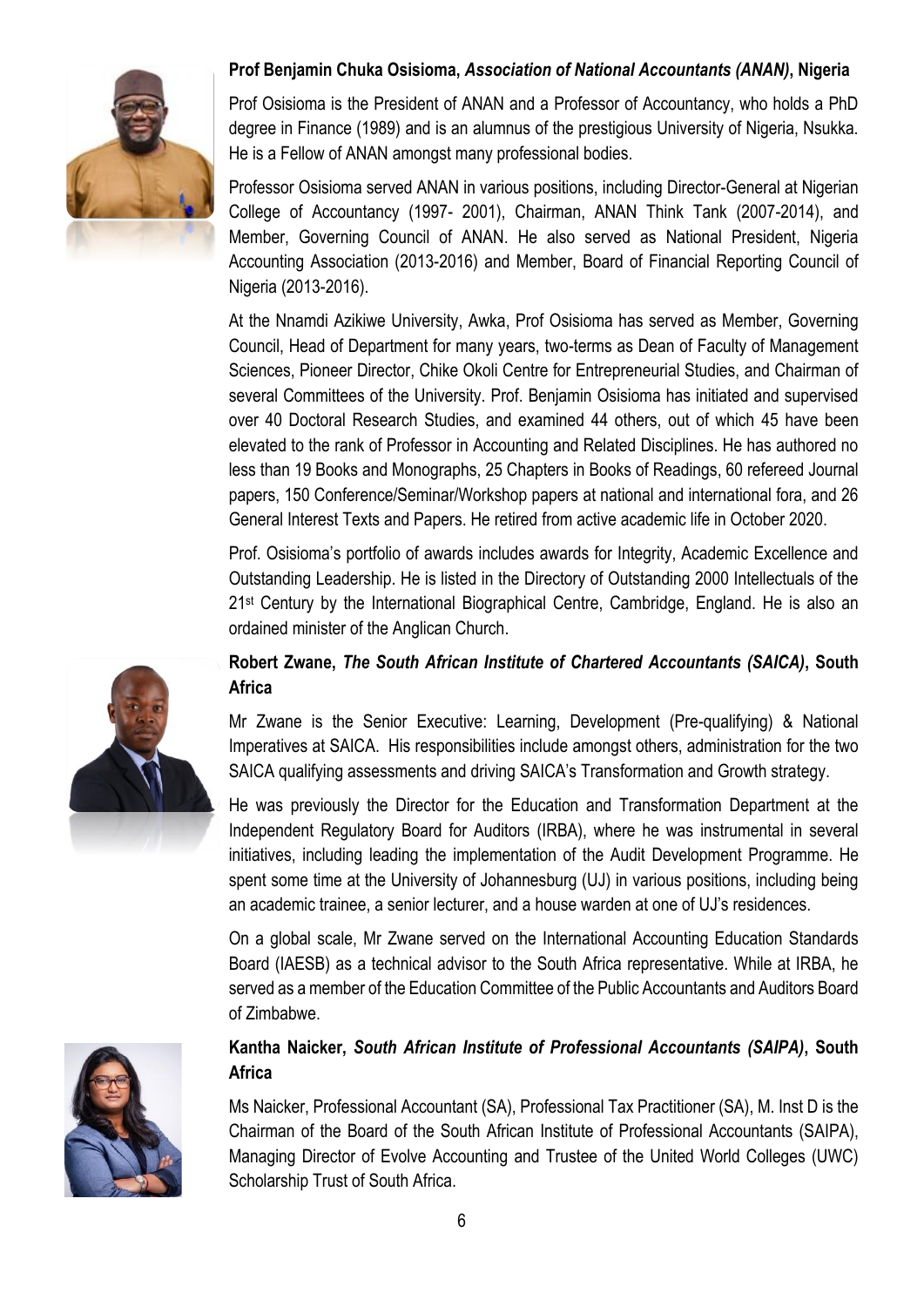She was elected as the Chairman of SAIPA's Board in 2019 after being involved in the leadership structures of the Institute over the past 16 years. She has held the position of Vice-Chairperson of the Board, member of the Executive Committee and before that has served as the Chairperson of the Technical and Marketing committees. She has also served as a member of the Education, Public Sector and Transformation committees and at the regional level as Chairperson.

She established her small medium practice (SMP) in 1999 and in 2016 merged her firm with a fellow Professional Accountant (SA) establishing Evolve Accounting. The firm has an office in Durban with branches in Johannesburg and Ladysmith.

Her resume is extensive with achievements and accolades both professionally and personally. She has spent a significant number of years working in accountancy education and advocacy and has worked in skills development and training with a key focus on the transformation of the accountancy profession.

She believes strongly in volunteerism and thus serves as the honorary treasurer of the United World Colleges Scholarship Trust of South Africa and on the South African national committee. She is an alumnus of the Lester B Pearson College of the Pacific.

### **CPA Pius Aloysius Maneno,** *National Board of Accountants and Auditors (NBAA)***, Tanzania**

CPA Maneno is the Executive Director of NBAA Tanzania. He holds a Bachelor of Commerce degree (Hons) (in accounting) from the University of Dar Es Salaam Tanzania; Master's in international accounting and Financial Management from the University of Glasgow, Scotland; a Postgraduate Diploma in Management (with distinction) from Maastricht School of Management, The Netherlands; a Certificate in Company Direction from the Institute of Directors in New Zealand; and a Certificate in Directorship from the Institute of Directors in Tanzania.

He is registered with NBAA as a Fellow Certified Public Accountant (FCPA). He is also a registered Chartered Member with the Institute of Directors in New Zealand and a member of the Institute of Directors in Tanzania (IoDT).

CPA Maneno has served in various Governing Boards, Ministerial Advisory Boards and Audit Committees of parastatals and private companies in Tanzania Mainland and Zanzibar. He is the immediate past Chairman of the Dar Es Salaam Stock Exchange (DSE) and the immediate past Chairman of the IoDT and the current President of the Institute of Risk Management Tanzania and the Vice Chairman of the Mzumbe University Council (Tanzania).

He has written and published several articles in different Journals on accounting, tax, and corporate governance.

### **Key Decisions at the Recent PAFA Board and Annual General Meetings**

The outgoing PAFA Board met on 17 June to review progress towards achieving the 2021 organisation performance targets, updates to the 2021 risk register, management accounts for the first five months of the year, and progress on the PAFA 10-Year Review. The Board agreed to place a moratorium on PAFA membership applications until completion of the PAFA 10-Year Review, as the recommendations will include revisions to the PAFA membership application process.

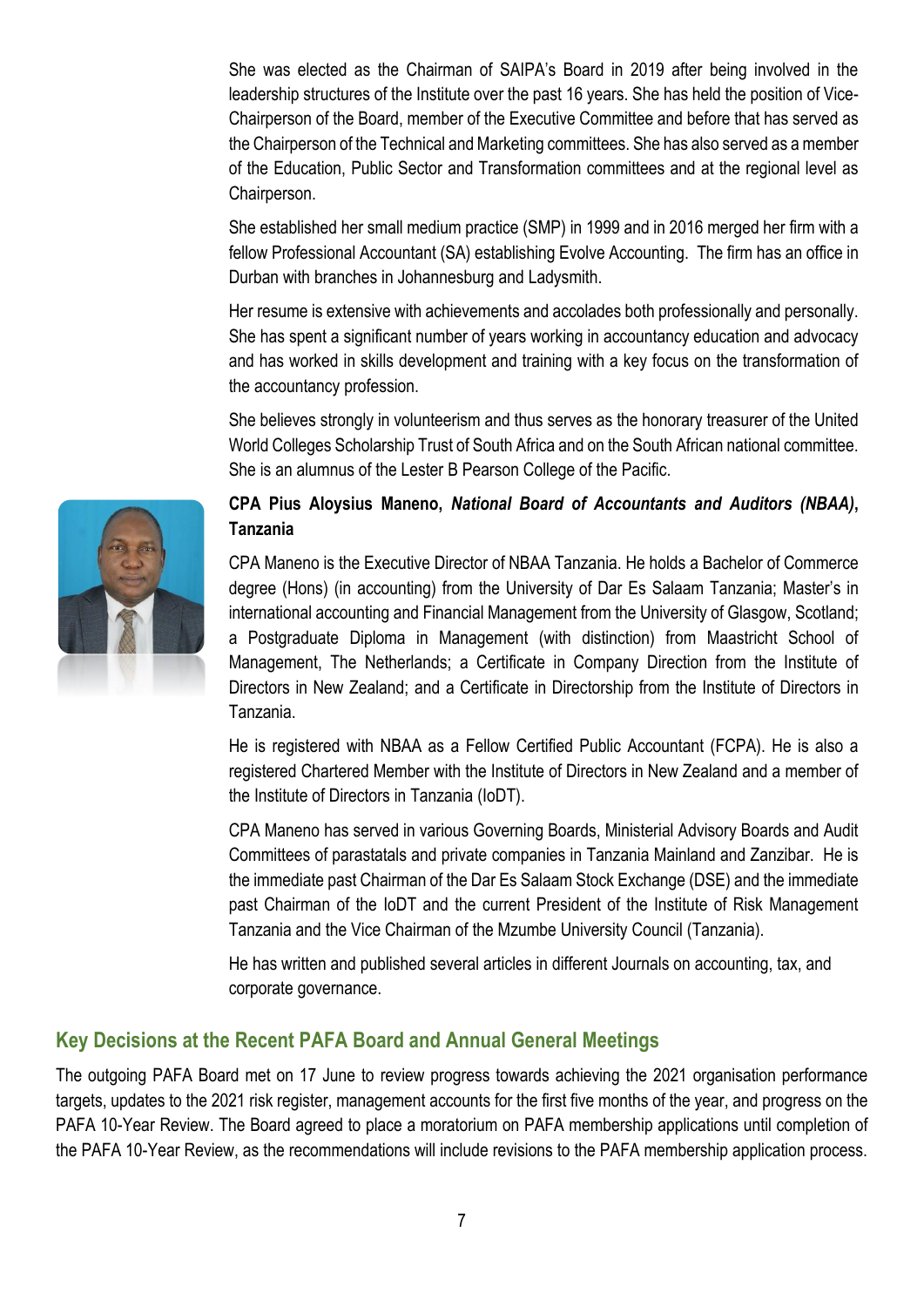PAFA membership applications will be assessed again in 2022. PAOs aspiring to become PAFA member organisations are encouraged to continue to work on their applications in consultation with PAFA staff.

The Annual General Meeting held on 18 June was attended in person by 65 (22 eligible to vote) and virtually by 32 (15 eligible to vote) representatives from PAFA member organisations. The General Assembly was addressed by the IFAC President, Mr Alan Johnson, received the report [\(English](https://pafa.org.za/sites/default/files/2021-06/20210618-AGM-President%20Report.pdf) / [French](https://pafa.org.za/sites/default/files/2021-06/20210618Fr-2021AGM-President-Report-FR.pdf) / [Portuguese\)](https://pafa.org.za/sites/default/files/2021-06/pdf20210618Pt-AGM-President%20Report-PT.pdf) of the outgoing President, Mr Leonard Ambassa, adopted the 2020 audited annual financial statements, and approved the re-appointment of the external auditor.

The General Assembly also approved a recommendation that the PAFA Business Location should be reconsidered and requested the PAFA Board to resolve this matter. PAFA Members are encouraged to look out for the *Call for Proposals to Host the Secretariat of PAFA* that will be issued on 6 August; **proposals are due on 10 September**.

Lastly, the General Assembly approved an amendment to the PAFA Constitution to enable amendments to the Constitution to be considered in both an Annual General Meeting and Special Meeting of the General Assembly. This will facilitate the approval of amendments to the Constitution based on the PAFA 10-Year Review recommendations during a Special Meeting planned for 23 November. The Board will call for the Special Meeting during their meeting on 27 August.

—Nkululeko Mnguni, Governance [\(NkululekoM@pafa.org.za\)](mailto:NkululekoM@pafa.org.za)

### **Harnessing the Power of Partnerships to Enhance Public Sector Transparency & Accountability**

#### **PAFA Signs MOU with APROPAC**



PAFA and The African Organization of Public Accounts Committees (AFROPAC) have agreed to work collaboratively to drive sustainable governance, accountability, and transparency across Africa's public sector. We signed a Memorandum of Understanding (MoU) with AFROPAC on 18 June during the Annual General Meeting. The MoU provides a platform for cooperation at country level between Professional Accountancy Organisations and the Public Accounts **Committees** 

#### **African Professional Initiative—Become an Early Adopter**



The [African Professionalisation Initiative](https://professionalisation.africa/) (API), a collaboration between AFROSAI-E, CREFIAF, ESAAG and PAFA, aims to strengthen public value management systems by providing accountancy professionals with the competencies required for a dynamic public sector role. Professional Accountancy Organisations are a key component of this initiative. PAFA calls on our member organisations to become early adopters of the API's learning resources and capacity building methodology and benefit from implementation support to be provided by the API for a limited period. Access more information [here](https://professionalisation.africa/call-for-countries-to-express-an-interest-in-api-implementation-support/) and [register](https://us02web.zoom.us/webinar/register/WN_GE8lqVTCQX-m7U0T9ijWRA) for the information session scheduled for **4 August** to learn about the country selection criteria and support that will be extended to selected countries.

—Reuben Orwaru, Public Value Management [\(ReubenO@pafa.org.za\)](mailto:ReubenO@pafa.org.za)

### **Achieving Consistency in Sustainability Reporting Standards**

Global momentum is building in both the private and public sectors to respond to the urgent need to improve the consistency, comparability, and reliability of sustainability reporting for investors. PAFA therefore supports the IFRS Foundation's efforts to develop a common set of global sustainability standards to help meet investor needs and to establish a sound baseline for jurisdictions to consider when setting or implementing sustainability-related disclosure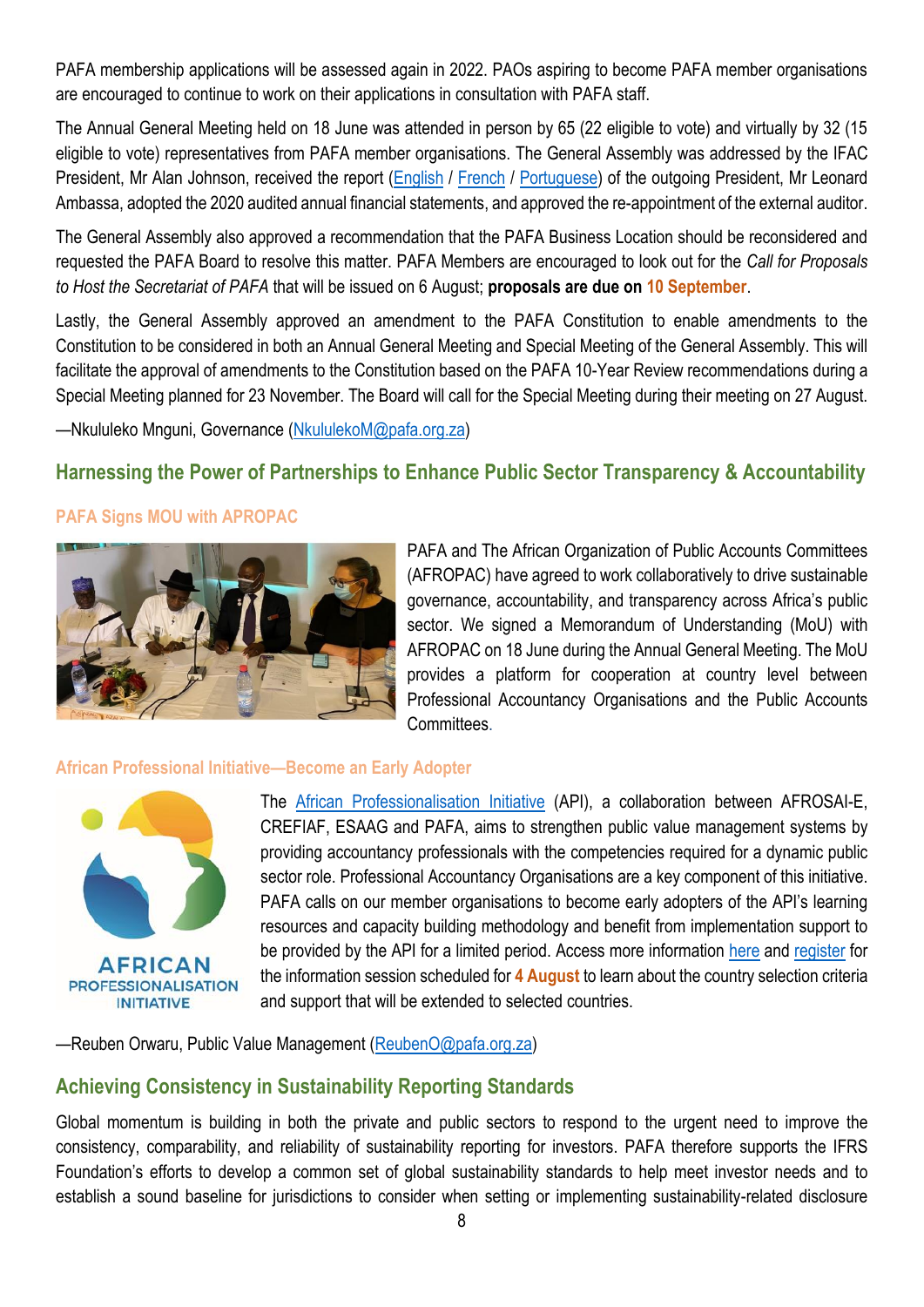requirements. To this end, PAFA has recently submitted our [comments](https://drive.google.com/file/d/1zt2OEwX-lG_GrbKiXvpp2FDVMDFmvjk2/view?usp=sharing) in support of the IFRS Foundation's proposal to amend its constitution to accommodate an International Sustainability Standards Board (ISSB) alongside the International Accounting Standards Board.

PAFA agrees with the International Organization of Securities Commissions (IOSCO)'s view that an ISSB should first meet investors' urgent needs for consistent and comparable information on climate-related matters and then move quickly—and on a defined timeline—to develop standards that address other environmental, social, and governance (ESG) topics. Furthermore, we echo the call for the ISSB to leverage the content of existing sustainability-related reporting principles, frameworks, and guidance, including the recommendations of the Task Force on Climate-related Financial Disclosures, as it develops investor-oriented standards focused on enterprise value. PAFA member organisations are encouraged to follow both the PAFA Newsletter and Technical Bulletin for updates on developments in this very important area.

—Lebogang Senne, Technical Director [\(LebogangS@pafa.org.za\)](mailto:LebogangS@pafa.org.za)

# **DEVELOPMENTS AT KEY STAKEHOLDERS**

### **Institute of Chartered Accountants of Nigeria (ICAN)**

PAFA congratulates Comfort Olujumoke Eyitayo and Mallam Tijjani Musa Isa on their appointment as the President and Vice President respectively of ICAN for the year 2021.

**[Please share developments at your organisation with Sibongile Setshogo at [SibongileS@pafa.org.za](mailto:SibongileS@pafa.org.za) for publication in future newsletters.]**

# **EMBRACING THE 4TH INDUSTRIAL REVOLUTION**



### **Register Today: Africa Congress of Accountants 2021**

PAFA and OCAM (Mozambique) are looking forward to welcoming you to ACOA 2021 in Maputo, Mozambique or online on **24 – 26 November 2021**. Register at [www.acoa2021.com.](http://www.acoa2021.com/)

### **Resources to Explore Leading Up to ACOA 2021**

ICAEW, an Affiliate of PAFA, has a broad range of resources relevant to the theme of ACOA 2021, i.e., *Embracing the 4th Industrial Revolution* and the session themes of *People*, *Planet* and *Profitability*. We encourage you to explore these resources as you prepare to enrich the dialogue during **24 – 26 November 2021** in Maputo or online.

- [Artificial intelligence and the future of accountancy.](https://protect-za.mimecast.com/s/-8CZClOkx3Ho6OQ2fYwzpq?domain=icaew.com) The report considers the rise of artificial intelligence, its impact on the accountancy profession, and how it can be utilised by accountants.
- [AI in Corporate Advisory.](https://protect-za.mimecast.com/s/JROyCmw0O3f5k1OjfNqu08?domain=icaew.com) The report focuses on practical opportunities and risks arising from AI for those involved in corporate finance transactions, including advisers and their client companies and investors. The report considers how AI technologies might augment existing business models of advisory firms and, in some cases, create new business models.
- [Risks and assurance of emerging technologies.](https://protect-za.mimecast.com/s/E6wVCnZmx3cGrl87H0CnGL?domain=icaew.com) The hub examines risks associated with the adoption of emerging technology and how these risks can be tackled through internal controls and assurance. The lessons can be applied to other cutting-edge technologies, including those of the future.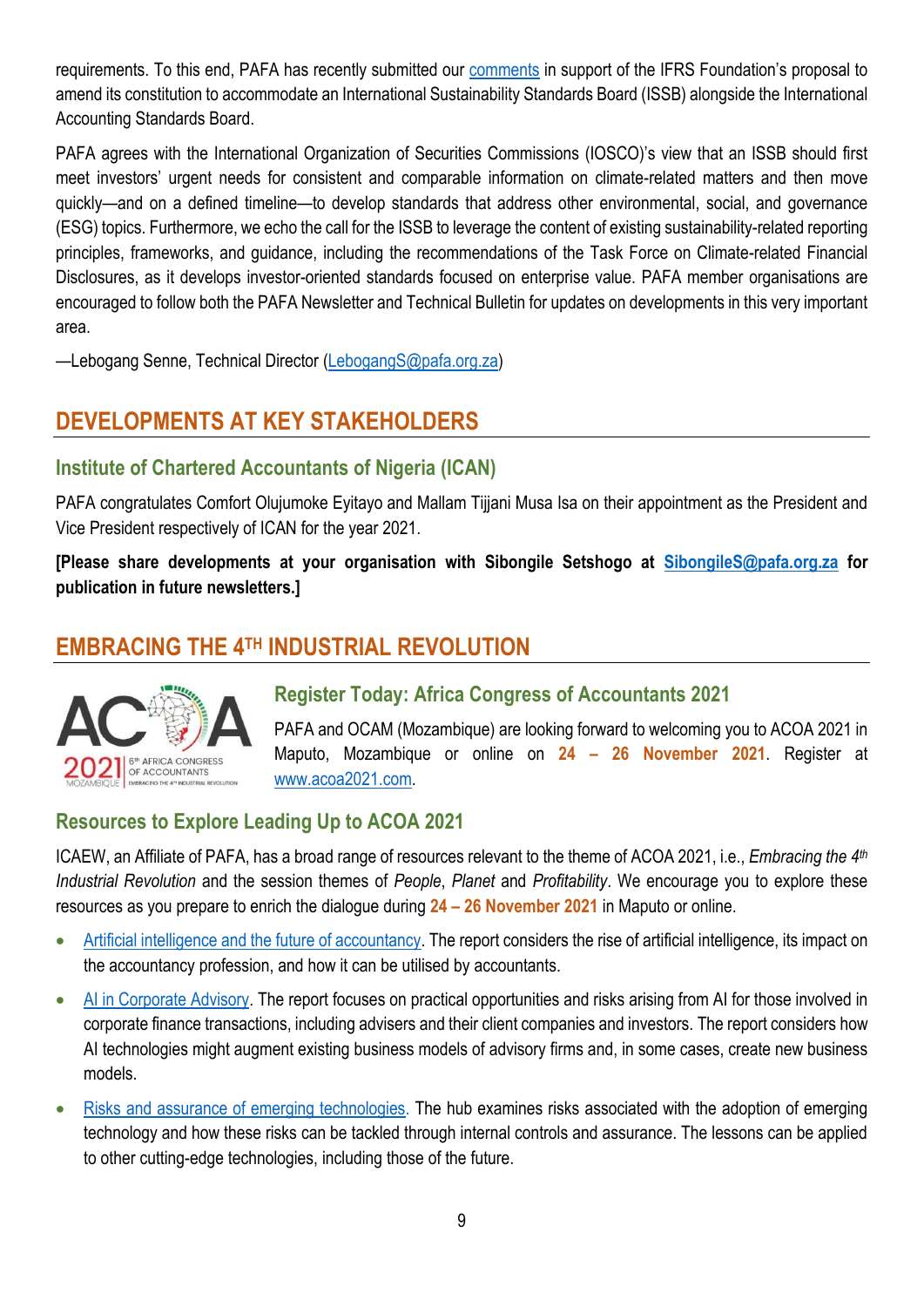- [New technologies, ethics,](https://protect-za.mimecast.com/s/-8CZClOkx3Ho6OQ2fYwzpq?domain=icaew.com) and accountability. The report considers the ethics of new technologies, highlighting the need to create an ethical framework to increase trust and confidence in business that is backed by accountability.
- [Automation in finance functions.](https://protect-za.mimecast.com/s/44fACoYnV5cX6lOrF2LzlT?domain=icaew.com)This collaborative report by ICAEW and the Institute of Chartered Accountants of India (ICAI) – another Affiliate of PAFA – considers how finance functions can harness automation to deliver greater value to business, and the skills needed by accountants in the future.
- [ICAEW Data Analytics Certificate.](https://protect-za.mimecast.com/s/-YA5Cpgo83czpQYnhvruXf?domain=icaew.com) A programme designed to help finance teams learn how to harness and make sense of data and what it means for the business.
- [Sustainability and Climate Community.](https://protect-za.mimecast.com/s/TFrXCqjp73sOJLq8tYcd9p?domain=icaew.com) A free community with the purpose of providing inspiration, insights and collective ambition for professionals delivering on sustainability and acting on climate change.
- [Climate Hub.](https://protect-za.mimecast.com/s/j2o5Cr0q83cA4wg8f67S4p?domain=icaew.com) As part of ICAEW's commitment to enable a response to the global climate challenges, this hub provides valuable resources, information, and inspiration.

**[Please share your organisation's resources relevant to ACOA 2021 with Sibongile Setshogo at [SibongileS@pafa.org.za](mailto:SibongileS@pafa.org.za) for publication in future newsletters.]**

# **PROFESSIONAL ACCOUNTANTS MAKING A DIFFERENCE**



### **Imran Vanker**

A key strategy for PAFA is to amplify Africa's voice in international standard setting and strengthen the adoption and implementation of the international standards. This will not be possible without the collaborative efforts of Africa's dedicated volunteers on the international standard-setting boards. One such individual is Imran Vanker. Imran is a public member of the International Auditing and Assurance Standards Board (IAASB) and the Director of Standards at the Independent Regulatory Board for Auditors (IRBA) in South Africa. He is a global expert in financial reporting, auditing standards and

ethics, governance of international institutions, and emerging forms of corporate reporting. PAFA Technical Director, Lebogang Senne, conducted the following interview with Imran.

### **What inspired you to become an accountant and more specifically, why did you follow the audit route?**

Chartered accountancy held a great deal of prestige. It was a profession for which in the 80's and early 90's only a handful of non-white South Africans were able to pass the exams and complete the training. It was a big challenge with the promise of huge opportunity if you were successful. I grew up in a family of small traders and was fortunate to have some exposure to the world of business. Reading management books and business success stories while a teenager, created an appetite to enter the business world. My father sealed my future when he showed me business role models who were all chartered accountants and encouraged me to think about becoming a CA(SA).

The audit route, though, evolved during a very satisfying period of training/articles. The understanding of business, interaction with business leaders, the application of judgement and scepticism, and the opportunity to be exposed to systems and industries opened a world of opportunity in auditing.

#### **How did you become a member of the IAASB?**

Membership of the IAASB came from a platform of:

- Other international experience as an auditor
- Years spent in the technical field and in regulation
- Building an understanding of the work of the IAASB and relevant relationships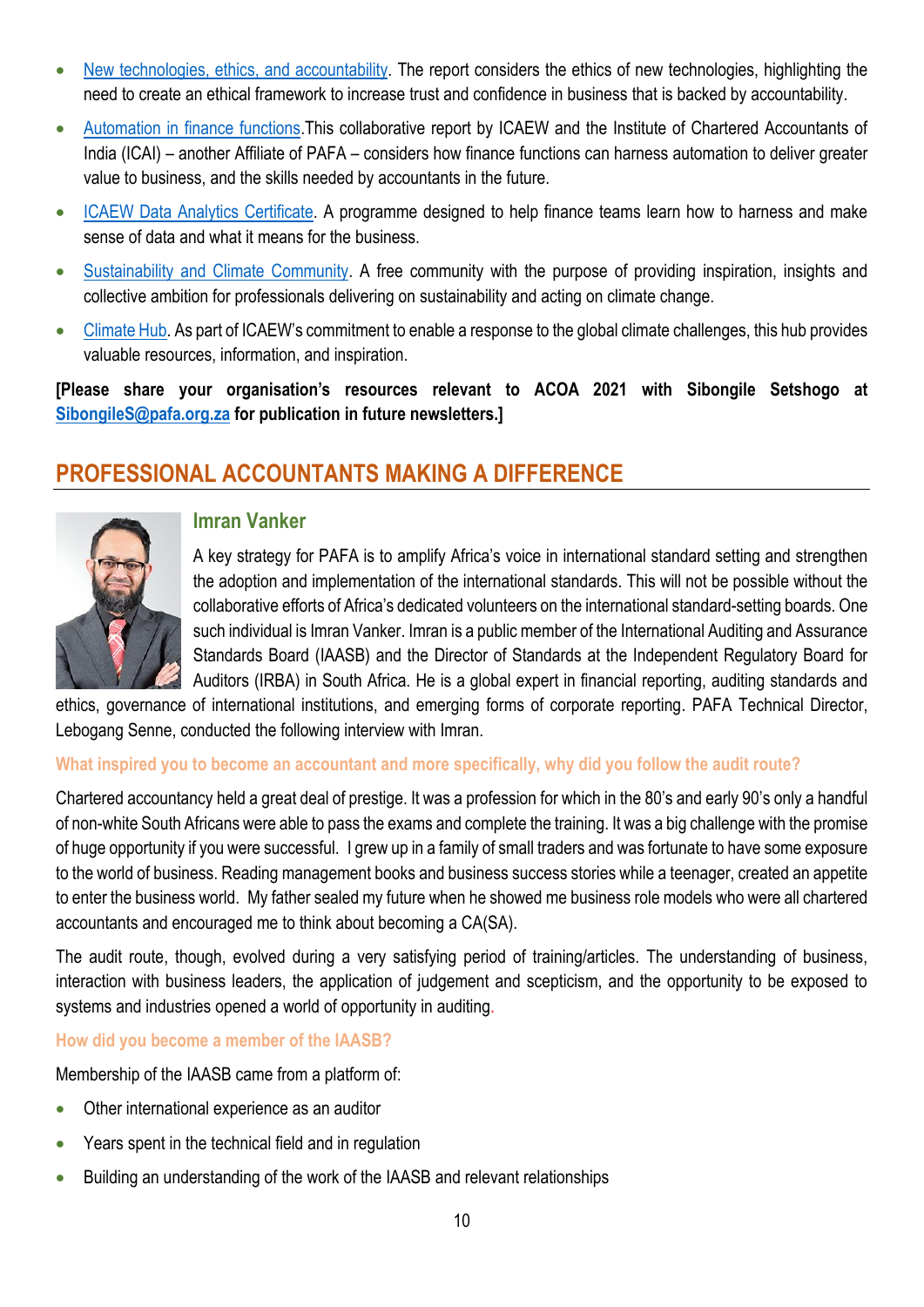- Attending IAASB meetings as an observer
- Writing comment letters to the IAASB on their public consultations
- Hosting the IAASB on visits to the region
- Support from my employer and recognition that global involvement was in the public interest
- A very supportive and capable technical team

**You have been very active in seeking input from PAFA members on the work of the IAASB, why is that important to you?**

Three reasons, all equally important:

- Due process involves hearing a variety of voices. It strengthens the outcomes and aids in adoption.
- We want to encourage the voice of African practitioners, standard setters, professional bodies, and regulators. This is how we encourage their engagement.
- PAFA provides a convenient structure through which audit quality initiatives can be supported. No audit exists in isolation, and as our economies are inter-connected, so too must be our interest in high-quality standards and enforcement.

### **What advice would you give to anyone aspiring to become an IAASB member?**

Firstly, trust yourself that every ambition can come true. Secondly, you need a formal plan. Thirdly, make personal contact with me. There are many opportunities for those who aspire.

# **SPOTLIGHT ON OUR STAKEHOLDERS**

## **ICAZ Contributes Towards Responsible Leadership and Good Governance**

*The Institute of Chartered Accountants of Zimbabwe (ICAZ) – through its members – has been demonstrating responsible leadership over the 103 years of its existence.*

ICAZ members continue to lead in business with several Zimbabwe Stock Exchange (ZSE) listed companies benefitting from Chartered Accountants in senior positions including Chief Executive Officers (CEOs), Chief Financial Officers (CFOs), and Finance Directors (FDs). Many ICAZ members who live and work outside Zimbabwe also occupy influential leadership positions.





The Institute has introduced the Leadership Masterclass Series, a course specifically designed to equip future leaders with key concepts and behaviours expected of leaders. The course complements the ICAZ professional skills competency framework, creating a well-rounded Chartered Accountant ready to take on leadership roles. The five-week internationally designed and led online course blends theory and practice and includes mentoring sessions with industry leaders.

The course, which is mandatory for ICAZ students and aspiring members, is also offered

as continuous professional development for members and other individuals who wish to improve their leadership skills. The cutting-edge CPD series includes industry leaders who join the sessions to share their leadership success stories.

In addition to the Leadership Masterclass Series, ICAZ offers certification programmes in IPSAS, Corporate Finance, and Applied Taxation in conjunction with leading professional bodies/experts. All these online courses are available to anyone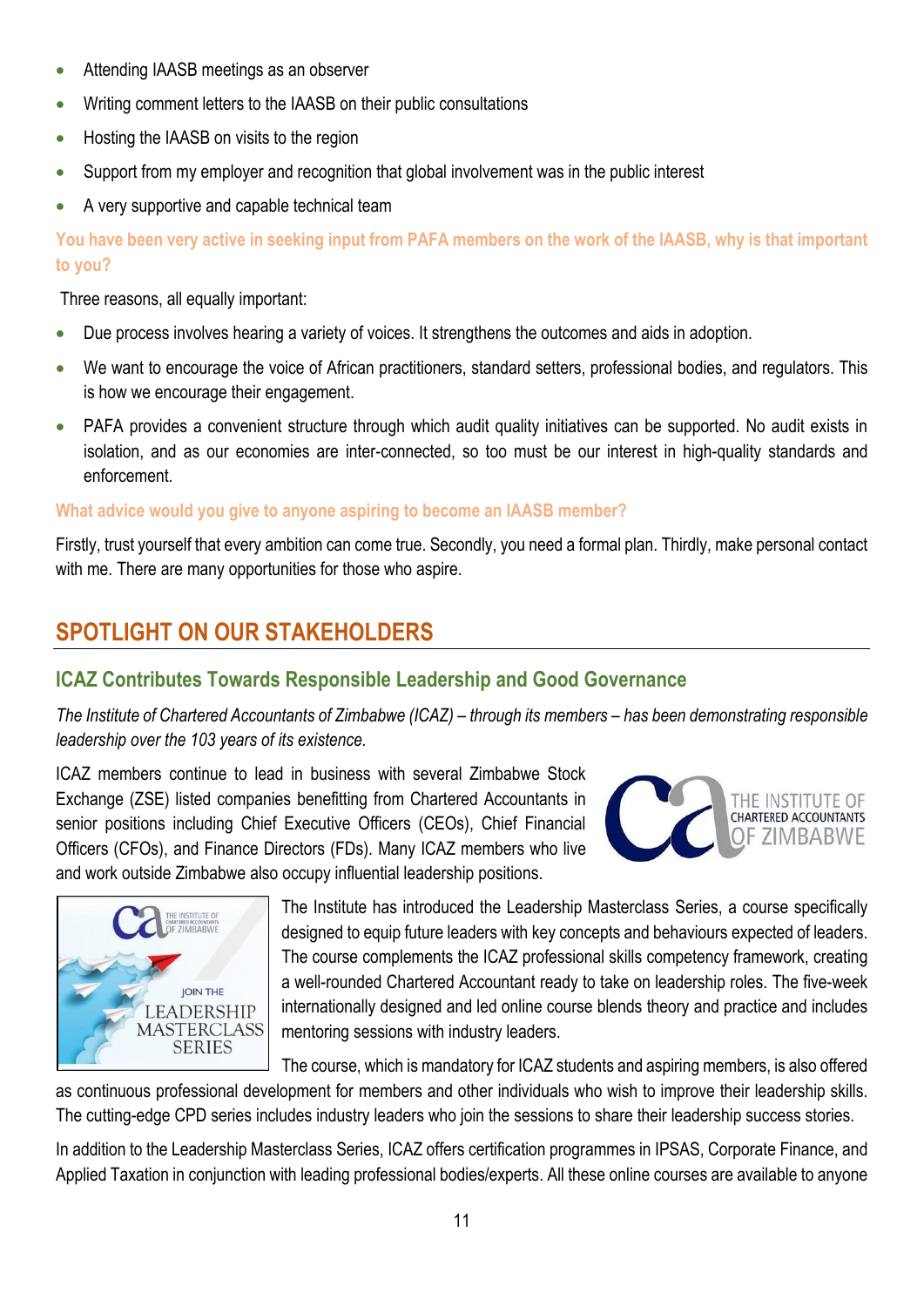around the world.

For more information on these and other services on offer, contact ICAZ on [www.icaz.org.zw,](http://www.icaz.org.zw/) inquire at [training@icaz.org.zw](mailto:training@icaz.org.zw) or [registry@icaz.org.zw,](mailto:registry@icaz.org.zw) or engage via social media (Facebook, Twitter, LinkedIn and Instagram).



### **CAPA Launches Latest Publication on PAOs and the Public Sector**

A cornerstone of the Confederation of Asian and Pacific Accountants (CAPA)'s public sector initiatives is a series of thought leadership publications aimed at assisting Professional Accountancy Organisations (PAOs) in considering their responsibilities towards this very important sector. Continuing this legacy, CAPA has recently published *[Professional](https://protect-za.mimecast.com/s/vwluCr0q83cA10GYf7J9X7?domain=capa.com.my)  [Accountancy Organisations: Extending Activities into the Public Sector](https://protect-za.mimecast.com/s/vwluCr0q83cA10GYf7J9X7?domain=capa.com.my)*. The publication, which is overseen by the CAPA Public Sector Financial Management Committee:

- provides the reasons why a PAO may wish to focus more on the public sector, highlighting the benefits and opportunities; and
- identifies and describes the types of public sector related activity a PAO can pursue.

**[Please share your organisation's initiatives with Sibongile Setshogo at [SibongileS@pafa.org.za](mailto:SibongileS@pafa.org.za) for publication in future newsletters.]**

# **GLOBAL KNOWLEDGE AND INSIGHTS**

### **Public Value Management**

- [From Crisis to Recovery: Public Sector Priorities to Support COVID-19 Recovery](https://protect-za.mimecast.com/s/2bsDCVm2AESlk8zWUG9JYa6?domain=ifac.org)—IFAC convened a global virtual roundtable to explore key strategic issues for the public sector and its finance leaders as the world's governments advance from crisis response to recovery. This paper summarizes the key themes discussed at the virtual meeting.
- [2021 Handbook of International Public Sector Accounting Standards](https://protect-za.mimecast.com/s/cWh8CWnKLGsjX8NMf6AggTM?domain=ipsasb.org) (31 January 2021) is now available.

### **International Standards and Best Practices**

- [IAASB's Framework for Activities—](https://protect-za.mimecast.com/s/r802CO7XMwsAZkE7cE89AXL?domain=iaasb.org)The Framework describes the IAASB's operating processes and procedures for advancing standard setting and other related activities. By being more deliberate and evidence-based, the IAASB will be more responsive to the key public interest challenges in audit and assurance.
- [IAASB Public Report,](https://protect-za.mimecast.com/s/1j4WCQ1Knyf6lLJ2ixLvKm1?domain=iaasb.org) July 2019 December 2020—*Putting the Public Interest at the Heart of Our Work: Acting with Urgency, Purpose and Responsiveness***.** The report showcases efforts to be a responsive, agile, and innovative standard setter, closely connected with its stakeholders.
- [Addressing Risk of Overreliance on Technology Arising from the Use of Automated](https://protect-za.mimecast.com/s/Ta9rCRgKOzcr0XyMf9gauWX?domain=iaasb.org) Tools and Techniques and from [Information Produced by an Entity's System—](https://protect-za.mimecast.com/s/Ta9rCRgKOzcr0XyMf9gauWX?domain=iaasb.org)The IAASB released a non-authoritative Frequently Asked Questions document to help auditors address the risk of overreliance on technology, whether it arises from using automated tools and techniques or from using information produced by an entity's systems.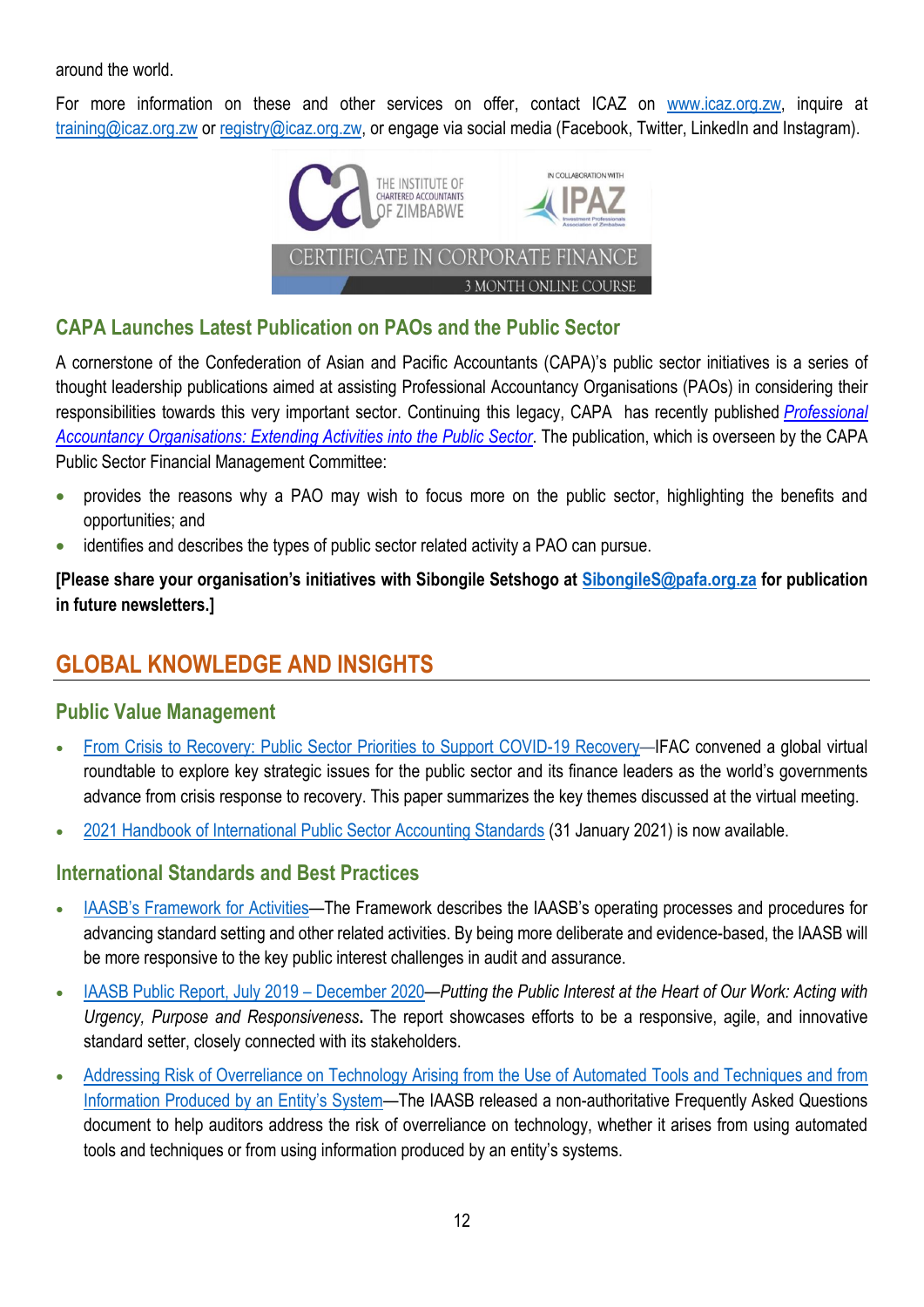- [Independence Beyond Rules: Farsighted Approaches to Global Challenges](https://protect-za.mimecast.com/s/5yRTCDRZ1gFBJZDEHWxjrvd?domain=ethicsboard.org)  A Speech by Dr Stavros Thomadakis to the British Accounting and Finance Association's Audit and Assurance Conference.
- Quality Management Standards. [Visit IAASB's dedicated webpage to the new and approved Quality Management](https://protect-za.mimecast.com/s/Y_ZbCAnXNVs9l5GwTk8Wsy?domain=iaasb.org)  standards – effective 15 [December 2022.](https://protect-za.mimecast.com/s/Y_ZbCAnXNVs9l5GwTk8Wsy?domain=iaasb.org)
- [Proposed IESBA Definition of Public Interest Entity: Supplemental Guidance to Exposure Draft to Aid Local Body](https://protect-za.mimecast.com/s/Ame5CElX8jIW0jkvcNDXzGv?domain=ethicsboard.org)  [Considerations Regarding Adoption and Implementation](https://protect-za.mimecast.com/s/Ame5CElX8jIW0jkvcNDXzGv?domain=ethicsboard.org)—This staff publication will assist local regulators, national standard setters, or other relevant local bodies in considering and planning adoption of the revised PIE definition when finalized and issued by the IESBA.

### **For more information on technical developments at the international standard-setting boards, see the [PAFA](https://drive.google.com/file/d/151dSaj_fBz75UOMTLCbvyZzNs3gnuO2_/view?usp=sharing)  [Technical Bulletin](https://drive.google.com/file/d/151dSaj_fBz75UOMTLCbvyZzNs3gnuO2_/view?usp=sharing).**

### **Education and Capacity Building**

- The Professional Accountant's Role in Data—As economies digitize, organisations of all sizes across sectors face enormous disruption and opportunity. Professional accountants must expand their approach to include both structured and unstructured datasets to support organizations in making insight-driven decisions. *[The Professional Accountant's](https://protect-za.mimecast.com/s/W6SdCxGzn3TJRjP7H79tL9?domain=ifac.org)  Role in Data*[, a joint report](https://protect-za.mimecast.com/s/W6SdCxGzn3TJRjP7H79tL9?domain=ifac.org) released by IFAC and the Chartered Professional Accountants of Canada (CPA Canada), outlines a data management value chain and explores four key roles professional accountants can occupy within it: Data Engineer, Data Controller, Data Scientist, and Strategic Advisor.
- [The Future of Accountancy Education Is Calling](https://protect-za.mimecast.com/s/yGIhCJZKyoc8Aog6TV7lepY?domain=ifac.org)—Here's How SAIPA Answered—The South African Institute of Professional Accountants (SAIPA) has embarked on a transformational journey to integrate technological innovations in its operations as well as rethinking its professional qualification. In this video series, Shahied Daniels, SAIPA CEO, and Professor Rashied Small, Executive at the SAIPA Center of Future Excellence, share SAIPA's success and challenges in embracing the 4th industrial revolution.
- Conversations with Experts—[Advancing Accountancy Education](https://protect-za.mimecast.com/s/SY-CCKO71pHqMkZXTM8ZUst?domain=youtube.com)—On-demand videos with experts talking about the future of accountancy education and sustainability reporting.
- [Revisions to IES 2, 3, 4, and 8 are now effective, as of](https://protect-za.mimecast.com/s/BrswCLg17qcPw2lGsBX9io5?domain=education.ifac.org) 1 January 2021. The revisions to these standards reflect the increasing demand for accountants skilled in information and communications technologies and place further emphasis on the professional scepticism skills and behaviours.
- Recordings from IFAC's 2021 Chief Executives' Forum session on PAO Transformation & Evolution: Our Journey Together [Now Available on YouTube](https://protect-za.mimecast.com/s/pFxVCzm4v3SRwzOki1VSD9?domain=youtube.com)—For IFAC and its member organizations, which have been significantly impacted by the COVID-19 pandemic, relevance and sustainability is a critical and timely issue.
- Covid 19 Impacts on PAOs—Building Resilience & Value During Uncertain Times. As COVID-19 continues to have enduring impacts on organisations globally, PAOs are in many different stages of their recovery. Strategic planning therefore remains critical in both addressing organisational recovery and planning for future development. IFAC has created [a web page](https://www.ifac.org/knowledge-gateway/developing-accountancy-profession/discussion/building-resilience-value-during-uncertain-times-taking-your-pao-crisis-recovery) with resources to help PAOs build resilience and value in the face of global crises such as COVID-19.
- Groundbreakers: Gen Z and the Future of Accountancy—This [joint report](https://protect-za.mimecast.com/s/m78HCwjyV3sLVngqFRYf9F?domain=ifac.org) from ACCA and IFAC draws upon the responses of 9,000+ 18-25 year-olds to gain insights into how Generation Z's top concerns may influence what they want from their careers, what attracts them to organizations, and their views on accountancy, business, and the impact of COVID-19.
- PAO Digital Readiness: Explore IFAC's [PAO Digital Transformation Series webpage](https://protect-za.mimecast.com/s/JacbCg5DZ3slwJ4oUmF2BA?domain=ifac.org) which is regularly updated with additional articles, videos, and resources. Frequently asked questions on the Tool are available in [English,](https://protect-za.mimecast.com/s/74g7Cj2gZ3hjG0ZBfLVM0C?domain=ifac.org) [French,](https://protect-za.mimecast.com/s/RcSgCk5j83snXvoKs2ES5lU?domain=ifac.org)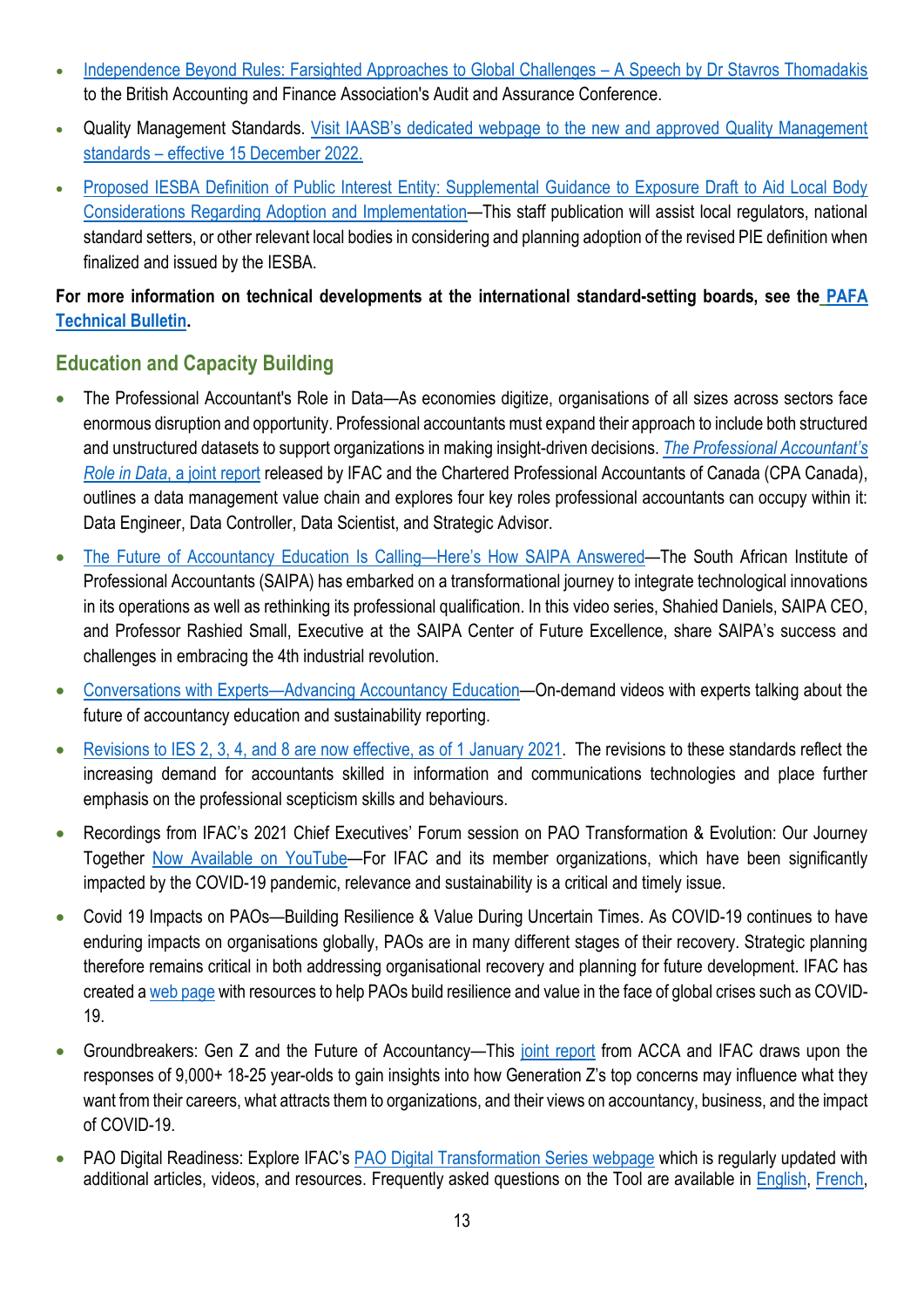and [Spanish.](https://protect-za.mimecast.com/s/5k0gClOkx3HoPl6VFGGvrJu?domain=ifac.org) cloudThing articles offering more insight into the pillars of the PAO Digital Readiness Assessment Tool are available on the IFAC Gateway:

- [Culture & Capability](https://protect-za.mimecast.com/s/uksCCmw0O3f5PqkguGOGSRt?domain=ifac.org)
- [Vision & Strategy](https://protect-za.mimecast.com/s/gb4cCnZmx3cG3VrPc9NIkb1?domain=ifac.org)
- [Business Systems & Automation](https://protect-za.mimecast.com/s/r8_WCoYnV5cXPm6gu16dz6p?domain=ifac.org)
- [Talent Management](https://protect-za.mimecast.com/s/6_29Cpgo83czOZpVIPJ5BrF?domain=ifac.org)
- [Product & Service Developing](https://protect-za.mimecast.com/s/Lv1tCqjp73sOkvJEIZrHzlk?domain=ifac.org)
- [Sales & Marketing](https://protect-za.mimecast.com/s/CE0BCr0q83cAnO4kc7G2cw1?domain=ifac.org)
- [Driving Digital Engagement Amongst Members](https://protect-za.mimecast.com/s/9OhRCvgxl3cWLZrYcQ8ZKYq?domain=ifac.org)
- [Digitally-led Learning & Qualifications](https://protect-za.mimecast.com/s/wbuYCwjyV3sLVngqFVRvIsa?domain=ifac.org)
- [Governance & Digital Transformation](https://protect-za.mimecast.com/s/OqmGCxGzn3TJRjP7H87IkRP?domain=ifac.org)

All IFAC materials can be translated and reproduced by submitting a request to [IFAC's translations](https://protect-za.mimecast.com/s/6vgvCKO71pHqqmO9fMD0OQ?domain=ifac.org) database. To stay updated, [subscribe](https://protect-za.mimecast.com/s/DnSSCLg17qcPP4KXuqF8PO?domain=ifac.org) to *The Latest.*

# **UPCOMING EVENTS**

### **PAFA**

| <b>Date</b>     | Event                                                                                                            | <b>Action</b> |
|-----------------|------------------------------------------------------------------------------------------------------------------|---------------|
| 4 August        | Africa Professionalisation Initiative (API)—Call for Country Expression of Interest to Become an Early           | Register      |
|                 | Adopter and Receive Implementation Support                                                                       |               |
| 23 August       | Une série des webinaires de la PAFA: Consultations internationales                                               | Register      |
| $24 - 26$       | Africa Congress of Accountants: Embracing the 4 <sup>th</sup> Industrial Revolution - HYBRID, Maputo, Mozambique | Register      |
| <b>November</b> |                                                                                                                  |               |

### **PAFA Members and Associates**

[The Institute of Chartered Accountants of Zimbabwe 2021 Calendar](https://www.icaz.org.zw/imisDocs/ICAZ%202021%20CALENDAR%20fin.pdf)



# **PAFA Affiliates and Other Key Stakeholders**

The **Annual ACFE Africa Conference & Exhibition** is recognised as the largest anti-fraud event in Africa and second largest in the world. Bringing together hundreds of anti-fraud professionals from over 20 countries, it is the ideal opportunity to expand your network and share skills with fellow practitioners to join the global fight against fraud and minimise the impact of fraud and corruption. Visit the [event page](https://acfesaconf.floor.bz/) to register your participation or identify sponsorship opportunities.

## **IFAC**

Regularly review the [IFAC Events Page](https://www.ifac.org/events) to identify any events relevant to your PAO or members.

**[Please contact Sibongile Setshogo at [SibongileS@pafa.org.za](mailto:SibongileS@pafa.org.za) if you would like to include any of your organisation's events in this newsletter.]**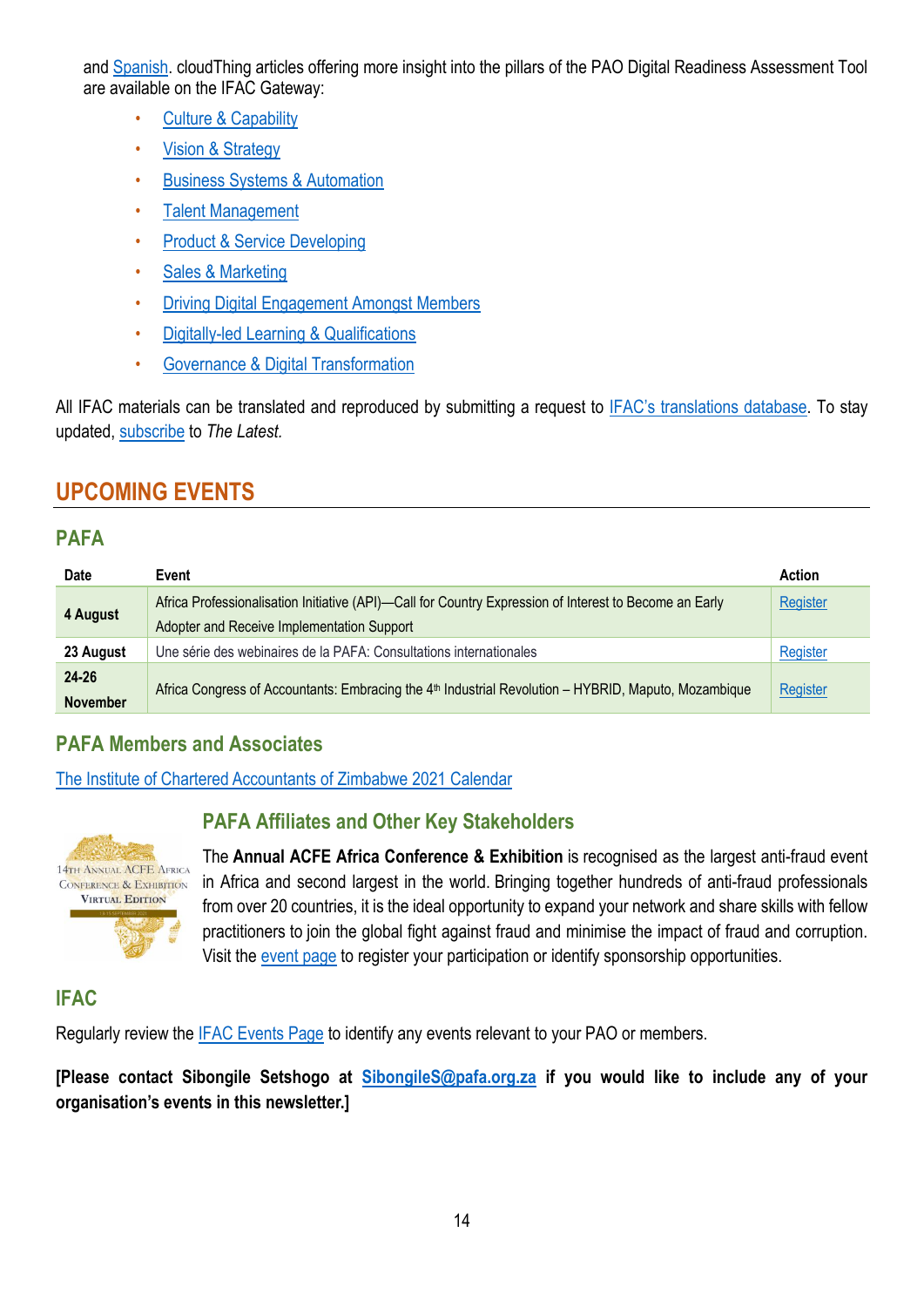

**Thought Leaders in Accounting** 

The AAA has a rich and reputable history built on teaching innovations and leading-edge research and publications. The diversity of our membership creates a fertile environment for collaboration and innovation. Above all, AAA membership brings members networking opportunities with colleagues from around the world, plus exposure to exciting new initiatives. Whether you are a scholar, educator, or practitioner, the AAA has numerous benefits and resources for members.

*From fewer than 100 accounting professors in 1916, the American Accounting Association (AAA) – the largest community of accountants in academia globally – has grown to over 6,100 members in more than 62 countries.*

### **[Networking Opportunities and Meetings](http://aaahq.org/Meetings)**

The AAA offers numerous meetings and webinars (free to members) throughout the year for members to network and connect with colleagues from around the world. Our meetings and webinars help drive the exchange of new and exciting ideas and insights! Members also increase their visibility in the community by participating in a meeting as a volunteer, or in a role as a meeting discussant, reviewer, or moderator. Most meetings offer members the chance to earn valuable Continuing Professional Education credit hours at affordable prices.

#### **[Special Interest Sections](https://aaahq.org/Sections-Regions)**

The AAA offers members the opportunity to exchange expertise in 17 different interest Sections (including the International Accounting Section), as well as to gather at yearly meetings and conferences. Membership to Sections is optional and available to all AAA members. Most Sections also have journals where members can have their work published. There are 7 different geographical Regions, with each holding yearly meetings that offer members the chance to present papers, gain valuable teaching and research knowledge, and have great networking opportunities.

### **[AAA Journals](https://aaahq.org/Research/Journals) and [Digital Library](https://meridian.allenpress.com/aaa)**

AAA membership includes an electronic subscription to all three AAA online journals: *The Accounting Review, Accounting Horizons, Issues in Accounting Education*, and the 14 Section online journals. All electronic journals are searchable and downloadable through the Digital Library. Members have complimentary online access to prior years of additional content while they subscribe.

#### **[AAA's Career Center](https://aaahq.org/Career-Center)**

As a member of the AAA, you have access to the Career Center's unparalleled selection of jobs. Members can post their resumes for free to gain exposure to top recruiters in the academic world. Our services make job recruitment effective and efficient, at affordable prices, for both recruiting institutions and candidates alike. In December, the AAA also hosts the Accounting PhD Rookie and Recruiting Camp in Miami, which is a two-day forum for faculty and recruiters to meet and network with PhD candidates, attend research presentations by job-seeking candidates, and conduct interviews.

The AAA offers a variety of membership categories, including special pricing for students and retired academics/professionals. For more information about membership, visit us online at<https://aaahq.org/Membership> or contact our Member Services Team at [info@aaahq.org.](mailto:info@aaahq.org)